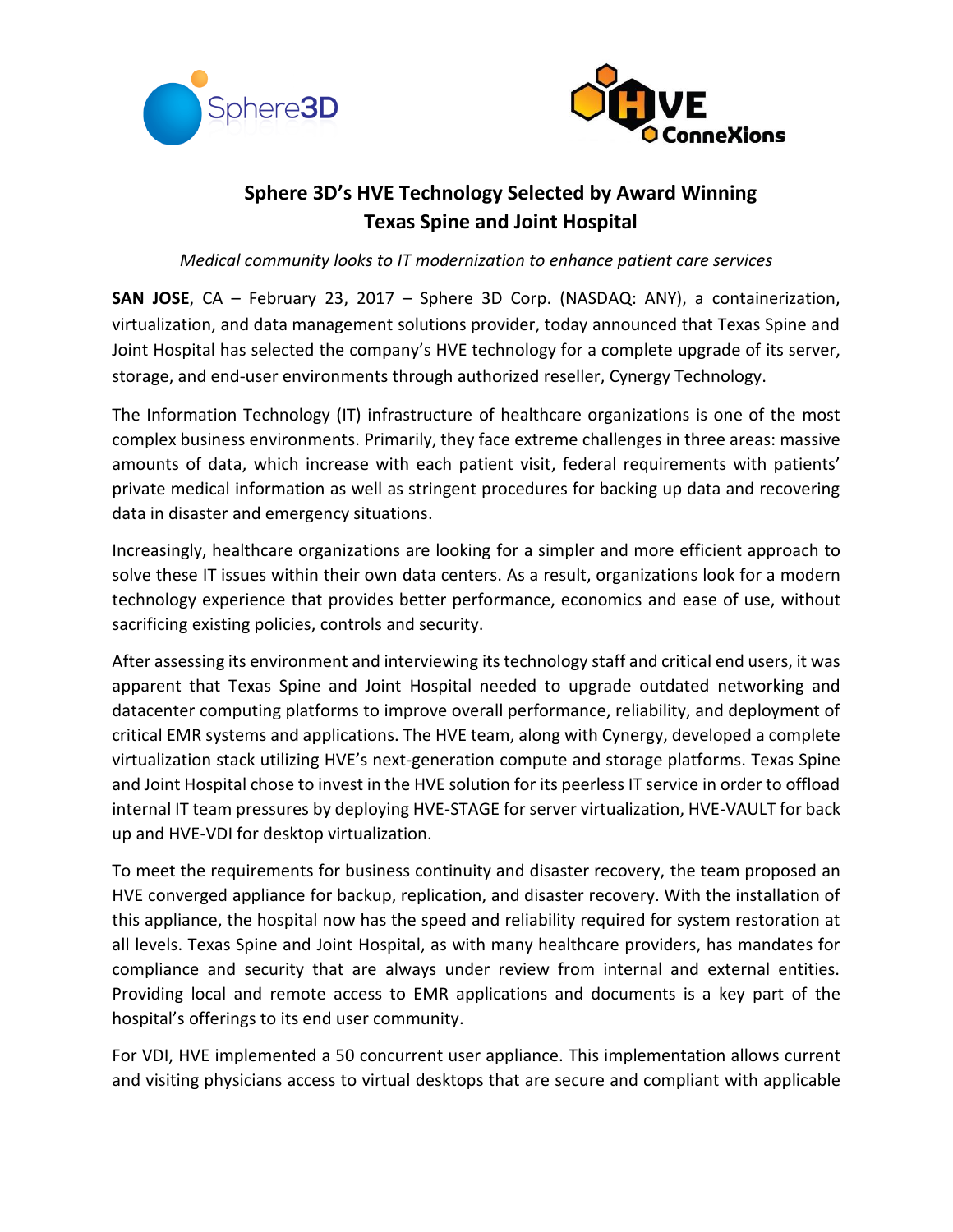regulations, and allows IT admins to update applications on the fly while providing a secure end user platform that can scale as needed.

The comprehensive HVE solution provides a seamless software defined data center approach for business continuity, disaster recovery, end-user computing, and server virtualization. The investment in this digital transformation enables the hospital's IT department to focus resources on improving patient care through innovation and the adoption of new technology while spending less time dealing with multiple environments, redundant systems, or providing continuous OS and application patching for users.

## **Quotes**

"Reliability and response are key to our very existence. We have to be able to have minimal downtime and fast response. With HVE's ease of management and support from their office and the ease of onsite administration, we have had complete uptime with our Virtual Appliances powered by HVE," said Gregory Bryant, IT Director, Texas Spine and Joint Hospital.

Joseph O'Daniel, President of Virtualization and Professional Services at Sphere 3D, stated: "Maximizing IT infrastructure performance, availability and utilization tops the list of the healthcare industry's demands, and we are honored to be selected by an organization of the caliber of Texas Spine and Joint Hospital. By delivering a high availability, software-defined solution to support healthcare operations, we help ensure that critical health information systems are available on demand. The enhanced security and central management of the HVE solution provides additional peace of mind when dealing with mission critical data and privacy".

# **About Texas Spine and Joint Hospital**

Texas Spine and Joint Hospital is an award-winning hospital that earlier this year opened a new \$27 million-dollar state-of-the-art facility in Tyler, Texas as well as three satellite sites that include an Outpatient Surgical Services center, a clinic in Longview, and an Urgent Care Clinic. Having received Healthgrades Specialty Excellence Awards as one of "America's 100 Best Hospitals for Joint Replacement Award™" and "America's 100 Best Hospitals for Spine Surgery Award™" in 2015, 2016, and 2017, Texas Spine and Joint is committed to patient care, innovation and IT excellence within their operations.

## **About HVE**

HVE ConneXions, recently acquired by Sphere 3D, is a fast growing technology manufacturer of next generation storage and virtualization hardware. Its engineering philosophy is dedicated to creating Manageable, Scalable, Reproducible, and Predictable (MSRP) solutions based on proven virtualization technologies running on high-performance, next generation hardware. For more information and technical specifications on the HVE product line, visit www.hveconnexions.com.

# **About Cynergy Technology**

Cynergy Technology is a recognized regional technology leader with expertise in the fields of Systems Design, Technology Integration, Support Services, and End-User Training. They provide organizations with advanced solutions engineered to the most critical information systems specifications, providing consultation, development, design engineering, acquisition, installation,